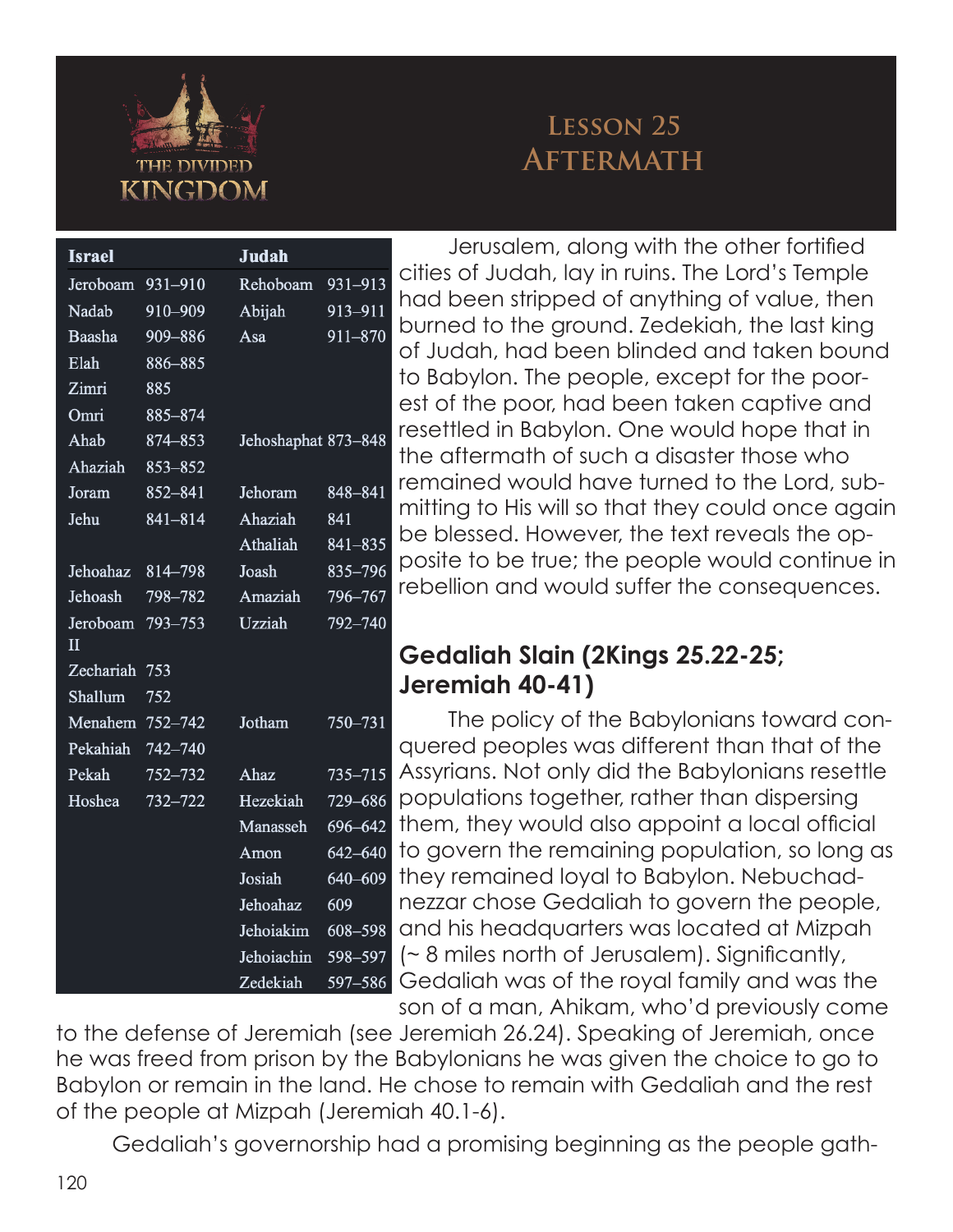ered to him at Mizpah, including their brethren who'd previously fled to Moab, Ammon, Edom and other countries (Jeremiah 40.11). Gedaliah promised the people that he would "stay at Mizpah to stand for you before the Chaldeans who come to us; but as for you, gather in wine and summer fruit and oil and

put them in your storage vessels, and live in your cities that you have taken over." (Jeremiah 40.10) And it would seem that they were blessed by the Lord as they "gathered in wine and summer fruit in great abundance" (Jeremiah 40.12).

 Tragically, other forces were at work. Baalis, the king of Ammon, conspired with a Jew named Ishmael to murder Gedaliah. We don't know what motivated the conspirators, perhaps the king of Ammon was not content with a Jewish remnant still living in the land; perhaps he had designs on the land for himself. Another Israelite named Johanan became aware of the plot and warned the governor, even



offered to slay Ishmael before the conspiracy could act (Jeremiah 40.15), but Gedaliah would not believe the report. Only 2 months after Jerusalem was destroyed, Ishmael acted by slaying not only Gedaliah, but all of those who were with him... including Babylonians (Jeremiah 41.2-3)! Ishmael's rampage continued the next day as he slew 80 men who had journeyed from Shechem, sparing only those who promised to reveal where they'd hidden supplies (Jeremiah 41.4-8). Finally, Ishmael rounded up all of the inhabitants of Mizpah and set out for Ammon, but Johanan was able to overtake Ishmael and rescue the people. However, more trials were in store, for the people "went and stayed in Geruth Chimham, which is beside Bethlehem, in order to proceed into Egypt because of the Chaldeans; for they were afraid of them, since Ishmael the son of Nethaniah had struck down Gedaliah the son of Ahikam, whom the king of Babylon had appointed over the land." (Jeremiah 41:17–18, NASB95)

## **Flight to Egypt (2Kings 25.26; Jeremiah 42-44)**

 Jeremiah 42 begins with a hopeful note as Johanan and the rest of the people approach Jeremiah, asking the prophet to inquire of the Lord as to what they should do. They even swore to heed the Lord's counsel, saying "May the LORD be a true and faithful witness against us if we do not act in accordance with the whole message with which the LORD your God will send you to us. Whether it is pleasant or unpleasant, we will listen to the voice of the LORD our God to whom we are sending you, so that it may go well with us when we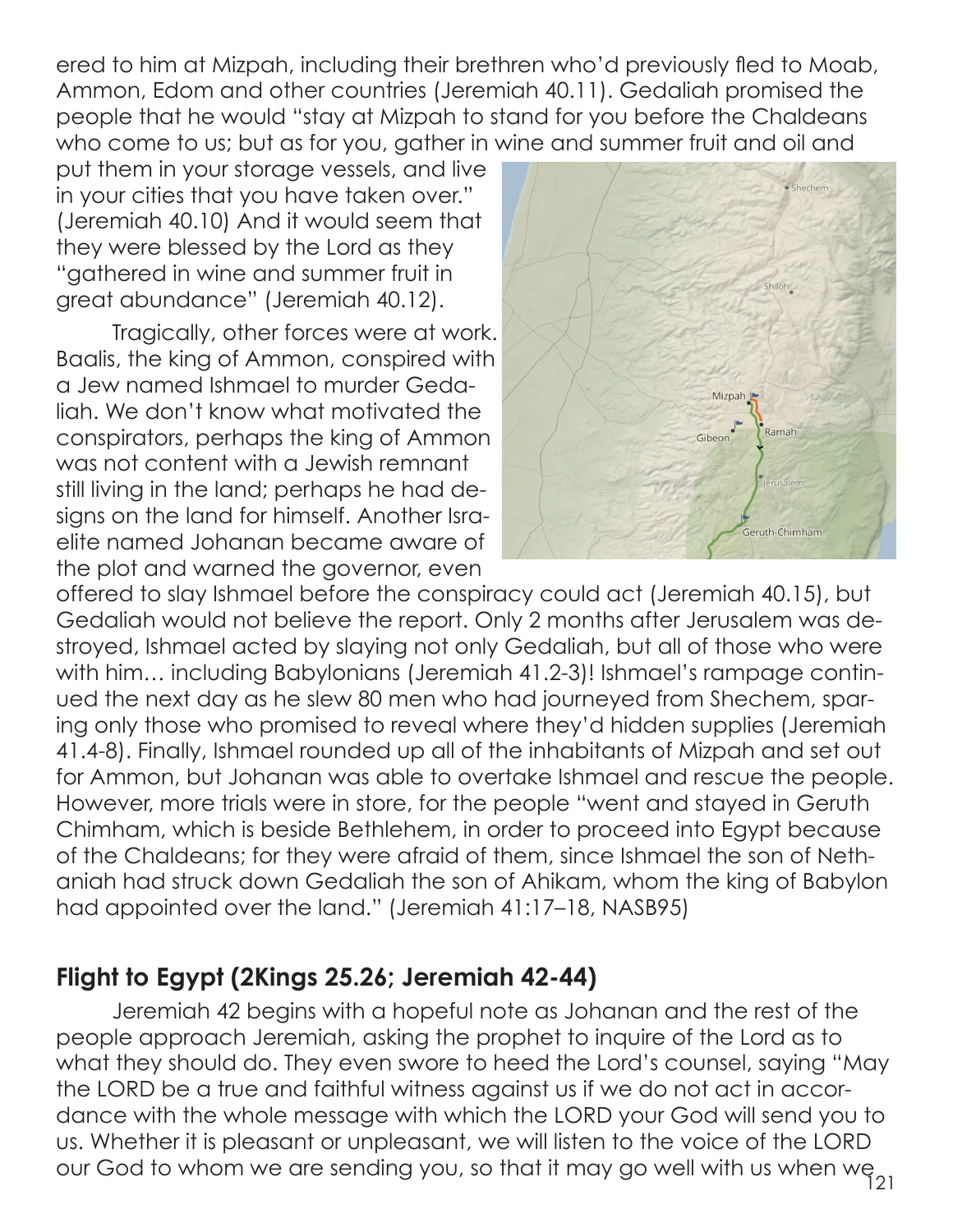listen to the voice of the LORD our God." (Jeremiah 42:5–6, NASB95) However, the people proved to be false. The message of the Lord was that they should stay in the land, submitting to Babylon, and they would be blessed. Furthermore, the Lord warned that if they fled to Egypt "then the sword, which you are afraid of, will overtake you there in the land of Egypt; and the famine, about which you are anxious, will follow closely after you there in Egypt, and you will die there" (Jeremiah 42.16, NASB95). The people accused Jeremiah of lying and not only fled to Egypt, but compelled Jeremiah to go with them (Jeremiah 43.1-6)!

 Their first stop in Egypt was Taphanes, in the eastern Nile River delta. There the Lord instructed Jeremiah to hide stones in Pharaoh's palace for "I am going to send and get Nebuchadnezzar the king of Babylon, My servant, and I am going to set his throne right over these stones that I have hidden; and he will spread his canopy over them. He will also come and strike the land of Egypt; those who are meant for death will be given over to death, and those for captivity to captivity, and those for the sword to the sword." (Jeremiah 43:10–11, NASB95) Nebuchadnezzar would have future campaigns in Egypt and "a fragmentary text now owned by the British Museum in London states that Nebuchadnezzar carried out a punitive expedition against Egypt in his thirty-seventh year (568-567 B.C.), during the reign of Pharaoh Amasis" (Archaeological Study Bible, Page 1265).



 Jeremiah 44 begins with an appeal to the people, reminding them of all the calamity they had experienced and declaring that their continued obsti-